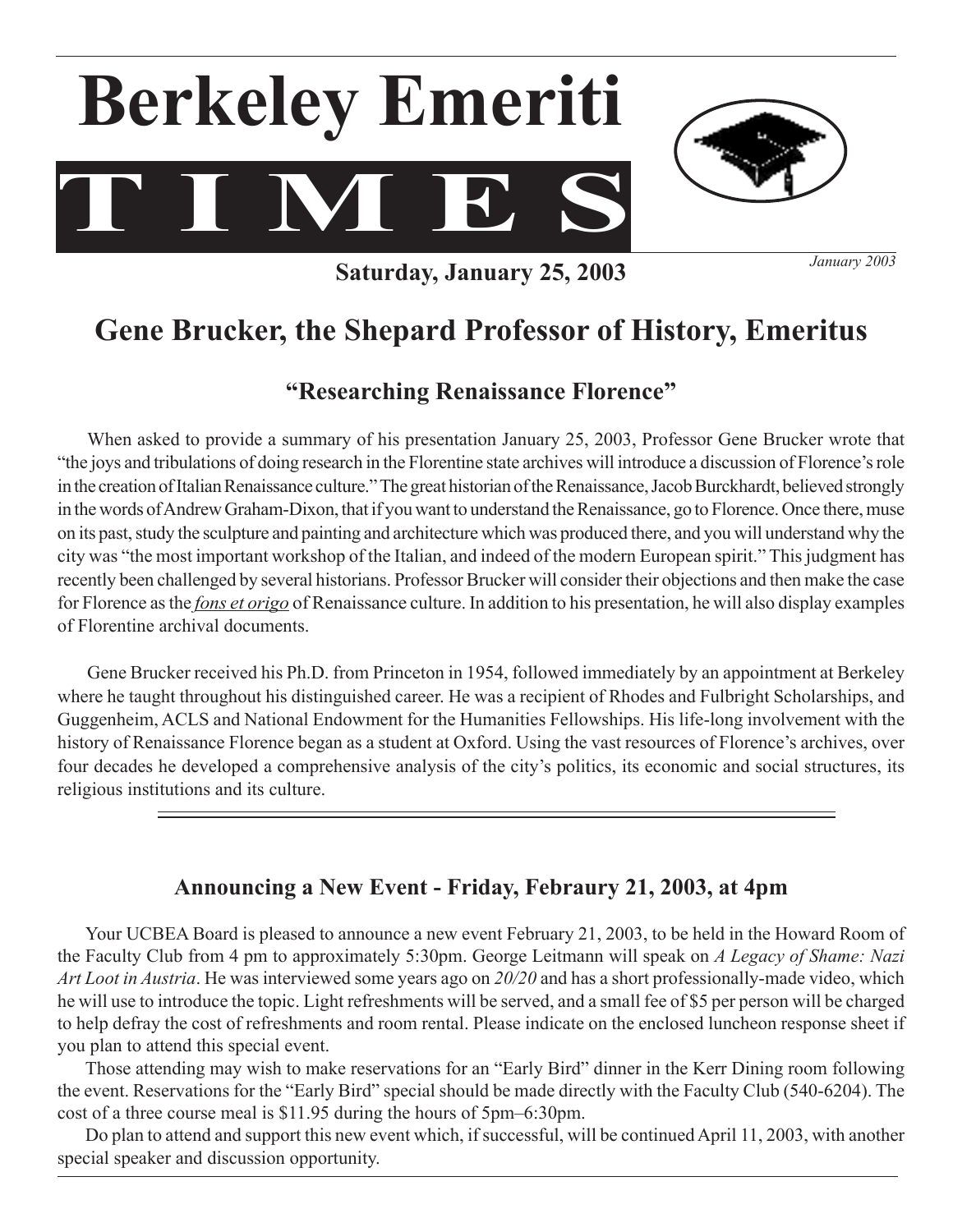#### **UCB EMERITI ASSOCIATION EXECUTIVE COMMITTEE**

#### **2002-2003**

**President** Louise Taylor

**Vice President** Paul Mishkin

**Secretary-Treasurer**  Joseph Garbarino

**Stewards** Betty Carpenter Sue Cork Mary Dee Vermeulen Todd Smith

**Members at Large** Claude Babcock George Barlow George Leitmann Austin Ranney Marie-Anne Seabury Larry Waldron Sheridan Warrick

**Mailing Address** UC Berkeley Emeriti Association 2 Boalt Hall, # 7200 Berkeley, CA 94720-7200

**Director, UCB Retirement Center** Shelley Glazer 510/643-3212 sdg@uclink.berkeley.edu

**Administrative Specialist** André S. Porter asporter@uclink.berkeley.edu

| Office    | <b>UCB Retirement Center</b><br>2 Boalt Hall, #7200<br>Berkeley, CA 94720-7200 |
|-----------|--------------------------------------------------------------------------------|
| Hours     | Monday-Friday<br>$8:30$ am $-4:30$ pm<br>Closed Noon-1pm                       |
| Telephone | 510/642-5461                                                                   |
| Fax       | 510/643-1460                                                                   |
| Web site  | http://thecenter.berkeley.edu                                                  |
| Email     | ucbrc@uclink.berkeley.edu                                                      |
|           |                                                                                |



**Volume 12, Number 3**

Published two weeks before each meeting of the UC Berkeley Emeriti Association: To provide closer networking for members with meeting announcements, meeting reviews, executive committee actions, pertinent campus news, and to reach out to members who cannot attend the meetings. Editor: Claude Babcock Phone: 510/848-3368

#### **Professor Bruce Cain Analyzes the November Election**

 On Saturday, November 9, only four days after the event, Professor Bruce Cain gave us an insightful talk titled, "Looking Back at this November's Elections".

On the national scene, Cain explained that Bush was successful because he was willing to take risks by actively campaigning for Republican candidatesin many states. He and Carl Rove had a well-conceived electoral college strategy, unique in mid-term elections. He chose states where Republicans were competitive and which he carried in 2000, an exception being Minnesota where Wellstone's death changed the odds. He avoided raising issues on which his position was not popular (e.g., abortion) and played the terrorist/war card well. He was able to portray Democratic opposition to his homeland security bill as giving aid to Osama bin Laden. The Democrats underestimated Bush's political skill.

 How will the Democrats respond? Cain believes that they must use the filibuster sparingly on issues where there is public support for their position. He does not see Nancy Pelosi, the emerging House Minority Leader, as a leftist ideologue but as a realistic political operator who can line up and count votes.

 The Democratic success in California was in part due to the stupidity of the Republicans, but this can't be assumed to be a permanent condition - eventually they should get it right and stop running 1980's candidates. They must confront the changing demographics and gender gap. California women vote Democratic by a wide margin. The Republican lack of constitutional officers may actually be to their advantage for it may force them to risk bringing out new faces. One of those risks may be (are you ready?)Arnold Schwarzenegger.When the "Terminator" was on the campus recently he showed his political savvy by bringing himself to Professor Cain's attention. Cain observed that hisstudents were awed, likely indicating the younger generation's attraction to action heroes.

 In spite of the Democrats' sweep of California constitutional offices, Cain observed low morale in post-election visits to Young Democrat clubs in both San Francisco and Oakland. The Democrats had invested heavily in get-out-the vote drives, but the actual turn out was dismal. He concludes that potential voters need something to vote for. In minority communities there is a perception that there will be little difference in conditions whichever candidate prevails. Negative campaigning also turns off voters.

 Professor Cain believes that political consultants are strangling democracy by their focus on bringing down the opponent. They tend to counsel extreme caution which forecloses real debate and discussion. Consultants have their own interest in campaign money, but their role in how campaign money comes in remains largely unstudied.

 In the discussion, one of Professor Cain's colleagues praised his analysis

In Memoriam **Chang-Lin Tien** 1935-2002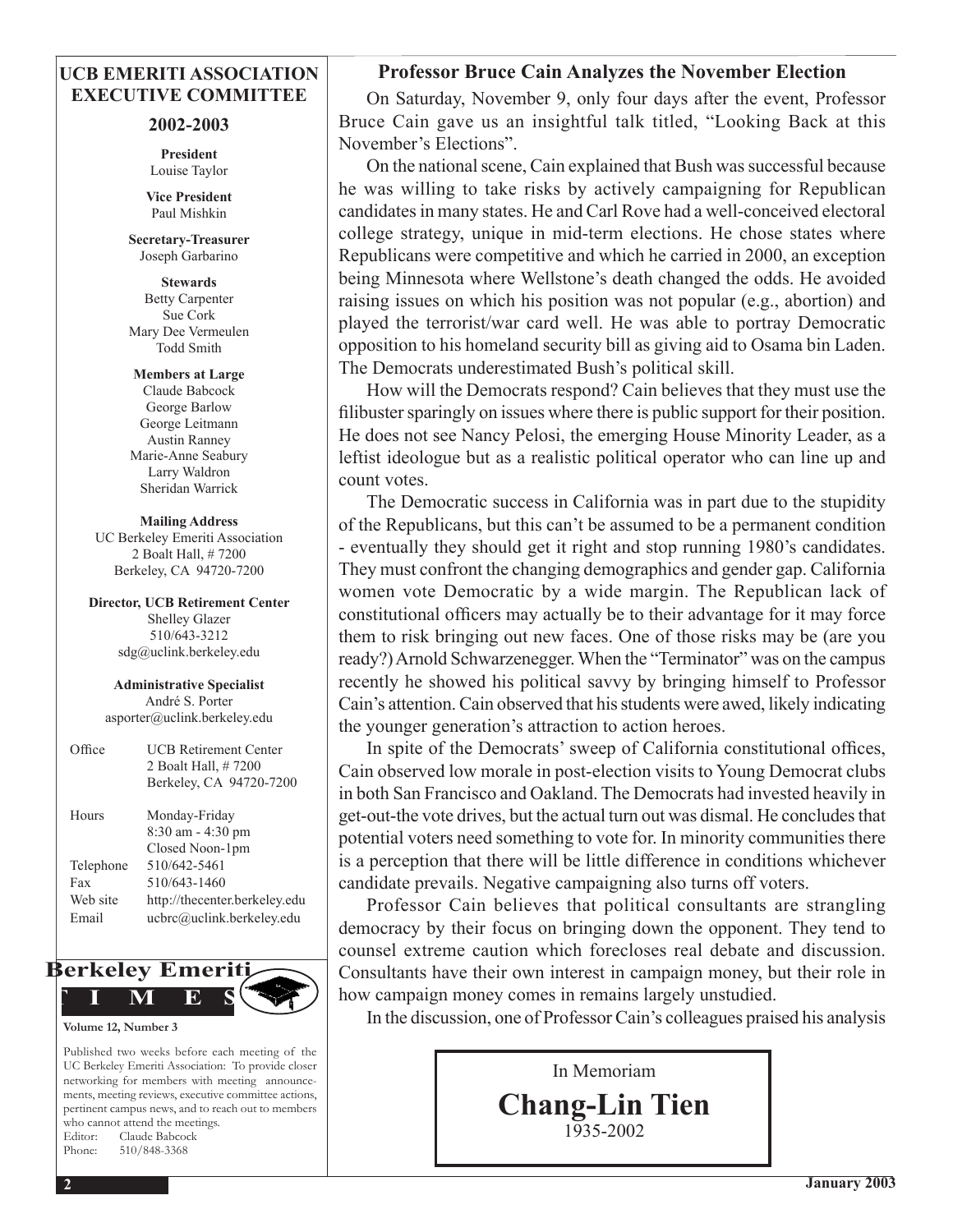### **A Warning to Retired Academics**

 Some weeks ago I received a letter from an "Honorary Society of Retired Academics and Engineers" announcing that my name had come to their attention as being a worthy candidate for membership. They asked a few perfunctory questions about my educational background and working experience. I should indicate my interest in joining this group and would then be interviewed in more detail.

 I answered affirmatively and received a phone call from an interviewer a couple of weeks later. I was then asked a long series of personal questions and was eventually informed that I was fit to join that society. The interviewer rattled off a number of benefits of members (e.g. networking opportunities, reduced transportation costs and hotel costs). She was willing to sign me up for an annual fee of \$500 and requested my credit card number. I answered that I had not seen anything printed about the society, i.e. a list of current members and the advantages one would obtain as a member, and I requested to get some printed material on these subjects before signing up. The interviewer then told me that they were not doing business in this way and that I had first to give my credit card number to become a member then I would then receive all the printed material I had requested.

 I responded that I was not as dumb as I was old (82 years) and hung up.

 This is obviously a scam directed at retired academics. Unfortunately, I no longer had the initial

#### **Special Thanks**

 Thank you to **Professor Emerita Joyce Lashof**, Chair of the Academic Senate committee on University-Emeriti relations, for her tireless and on-going work to ensure that emeriti receive clarification about how the UC options for health insurance coordinate with Medicare.

#### **Editor's Note**

To make a more interesting newsletter, we would like members'submissions. If you have an article or even a short item that might interest our group, contact me at 848-3368. Material (preferably typed) also may be mailed to: UCBEA, 2 Boalt Hall #7200, Berkeley, CA 94720 or sent by email to: ucbrc@uclink.berkeley. edu.

### **SATISFACTORY SERVICES**

#### **MEMBER RECOMMENDATIONS**

Phone numbers are area code 510 unless otherwise noted

#### *New Listings*

Please submit any new listings you might have to ucbrc@uclink.berkeley.edu, or you can phone the editor at 848-3368.

**John Agnitsch** (367-6564; agnitsch@aol.com) of Agnitsch Electric is a licensed electical contractor who is "fast, efficient, and ideal for small jobs." (J.B. Neilands)

**California Drapes**(895-2111), Proprietor: Maria Furtado: "Excellent work, less costly than other drapes-making services. Highly recommended! (Clare Cooper Marcus)

**Tom Cat Moving and Hauling** (864-1900, fax 864-1064): "Serving entire Bay Area." Tom Maris was on-time, courteous to persons on both ends of the transaction, put furniture where I asked and then moved it when I realized I'd made a mistake. (Claude Babcock)

*Note:* Between newsletters you can view all listings at http://thecenter.berkeley.edu/ucbea-services.htm.

#### **Adrienne Rich at Lunch Poems Series February 6 Noon** –**1pm**

 Since winning the Yale Younger Poets Award in 1951 at the age of 21, Adrienne Rich has become one of the towering voices of our culture. Her many volumes of poetry and criticism summon us to reexamine our lives, from gender roles to the structure of our relationships and politics. Her most recent works include the book of poems *Fox, and Arts of the Possible: Essays and Conversations*. This event is co-sponsored by the Department of Women's Studies and by Lesbian, Gay, Bisexual and Transgender Studies. Location : International House Auditorium.

#### **Emeriti Honors**

Nuclear chemist **Darleane Hoffman**, professor in the graduate school and a researcher at the Lawrence Berkeley National Laboratory, along with two other Cal scientists were named to the *Discover* Magazine's 50 most important women in science list in the November 2002 issue.

**Kinsey A. Anderson** has been elected member of the Academy of Sciences of Europe for 2002.